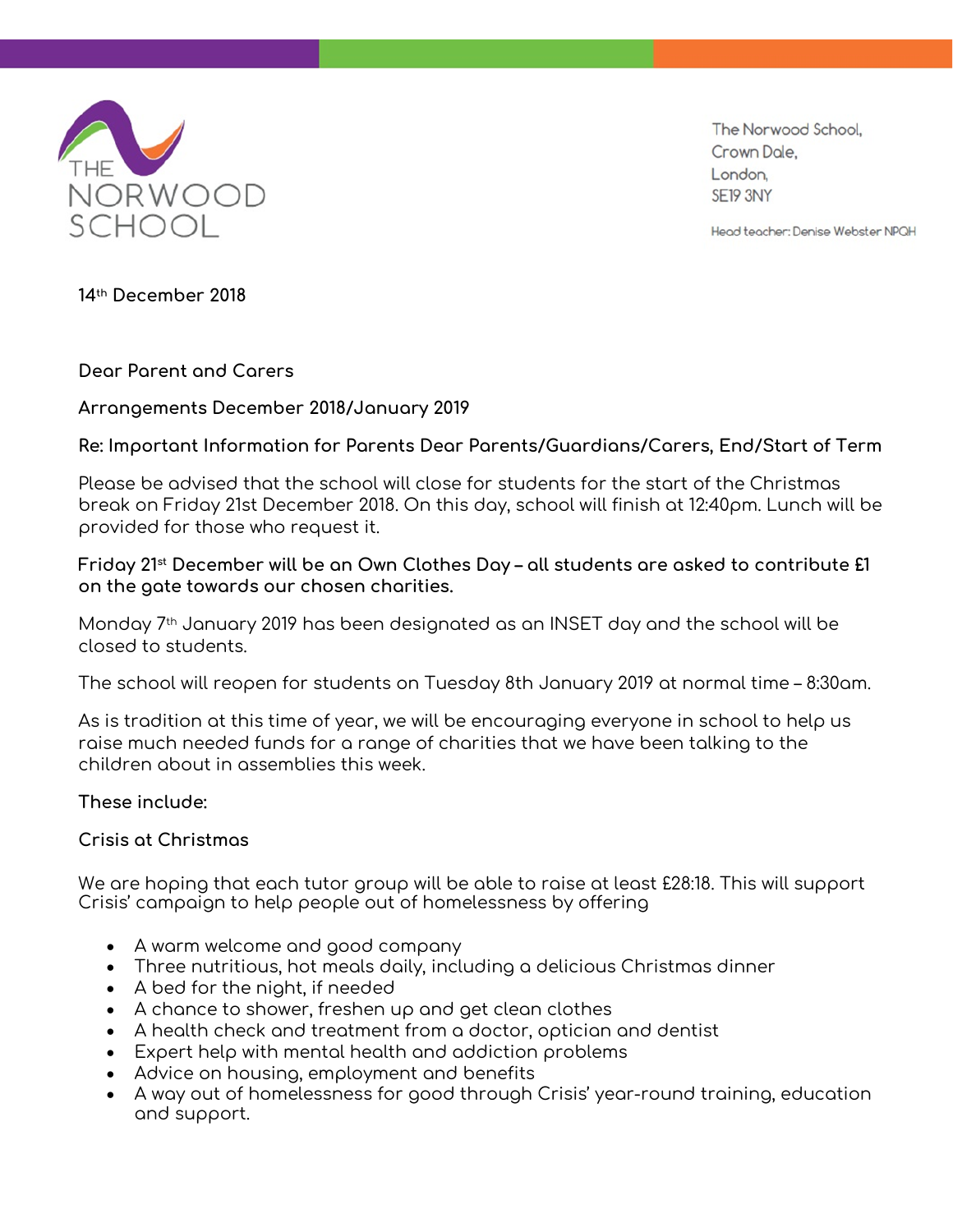**Mind – a charity who** provide advice and support to empower anyone experiencing a mental health problem. They campaign to improve services, raise awareness and promote our understanding of mental health issues.

**The South London Refugee Association – who have** a range of services for refugees, asylum seekers and migrants who are at risk including support for families and young people. Our Sixth Form have been very proud to have worked with the SLRA this term and recently performed a piece of moving verbatim theatre from the perspective of refugees.

# **West Norwood and Brixton Food Bank**

**Collection boxes will be in the atrium for donations until Wednesday 19th December.**

**Urgently needed items that we would like pupils to donate include:**

- Tinned Meat pies/corned beef/curry
- Biscuits
- Tinned tomatoes
- Tinned custard
- Tinned rice pudding
- Christmas themed sponge puddings e.g. chocolate/caramel/etc
- Christmas themed cakes
- Treats
- Washing power, nappies, toiletries

### **End of term reminders:**

# **Uniform**

When students arrived in September, their uniform and appearance was excellent. More recently we have noticed a number of students attempt to challenge our expectations. As well as the details of uniform as referenced on the website, please note the following:

- Hoodies are not permitted and should not be worn as an outdoor coat, this includes to and from school.
- Coats should be dark (black, blue or grey), with a small logo, and fit over a blazer. Outdoor coats, scarves and hats must not be worn inside the school building. The large 'blanket' style scarves should not be worn.
- Trousers should be black. They must not be skin tight, or tailored in the style of jeans.
- 'Traditional' black leather school shoes, either laced, strapped or slip on are acceptable, as are 'Kickers' shoes. Trainers or canvas shoes are not acceptable.
- Students are allowed **one small** stud in the lower part of each/either ear. Nose piercings or other facial piercings are not allowed. If a student has more than one small stud in each/either ear, or any other facial piercing, they will be told to remove them immediately.
- Students' hair should be a natural colour, and if a student has different coloured hair they will be sent home to rectify this.